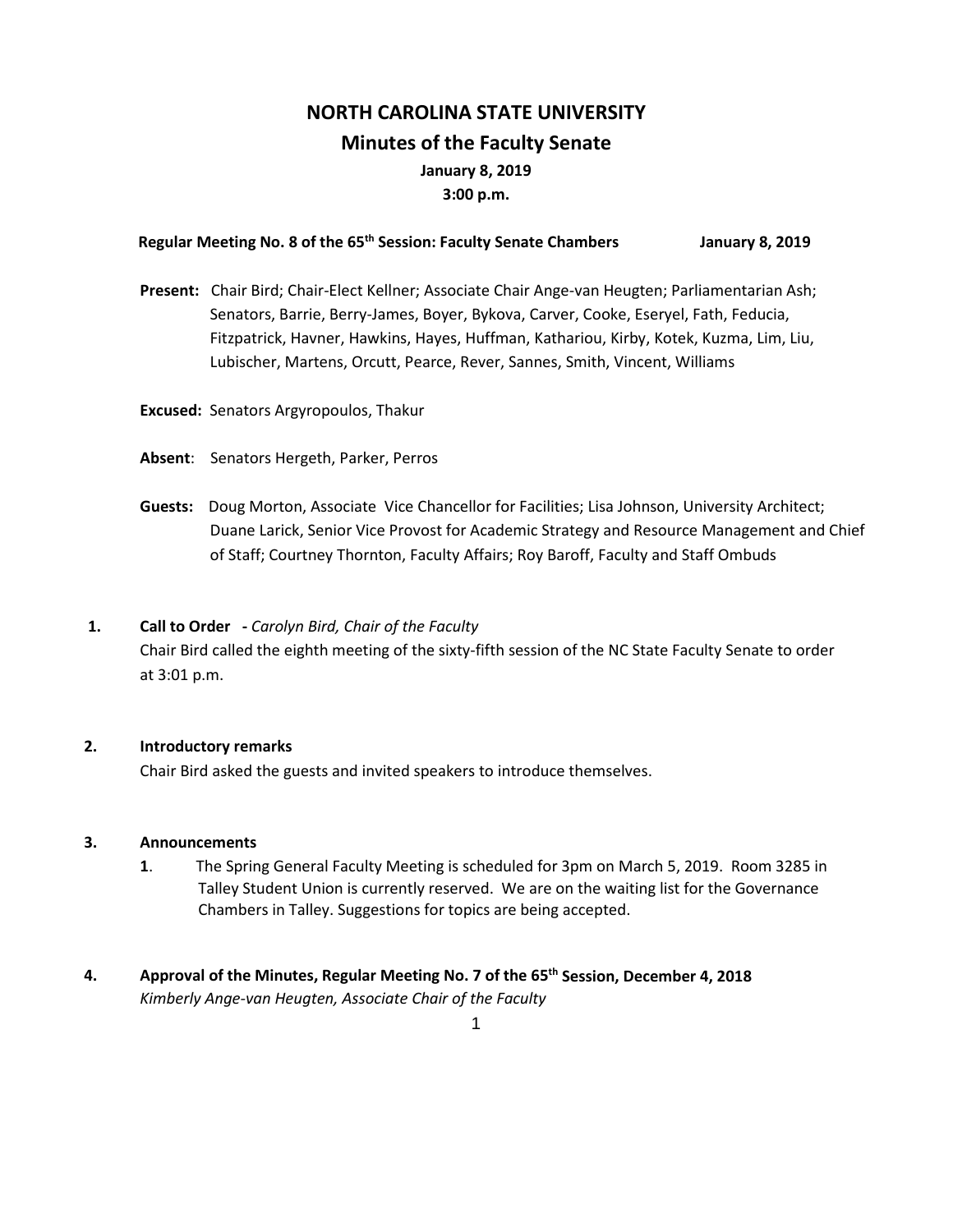Associate Chair Ange-van Heugten called for a motion to approve the minutes for the seventh meeting of the 65th session of the NC State Faculty Senate. A motion and second were made and the minutes were unanimously approved, with noted grammatical corrections.

# **5. Provost's Remarks and Q/A**

*Warwick Arden, Executive Vice Chancellor and Provost* 

Provost Arden brought announcements from his office:

• The University Standing Committee survey is open January 14-Feb  $4<sup>th</sup>$ . An announcement will be sent out via email and will also be in the Provost's newsletter. He encouraged everyone to participate in the survey and to encourage colleagues as well.

He stated that there are plenty of places on these Committees for everyone who is interested.

- There are informational sessions on the RPT process available on: Wed. 2/20, from 3:30 p.m. – 5:00 p.m. Park Shops
- Fri.  $3/1$ , from 10:30 a.m.  $-12:00$  p.m. Engineering Building I – Room 1007 Centennial Campus

Provost Arden reminded the Senate to participate in the Honorary Degree nominations. "This is the highest honor that we grant as a University." He stated that they like to have at least one nomination per college and individuals as well as groups can nominate. "We can award up to three Honorary Degrees each Commencement, which is six slots per year." He added that from the time they are approved, a person has up to three years to receive an Honorary Degree in person at one of the Commencement ceremonies.

Provost Arden reported that a new Director has been named for the European Center in Prague, formerly known as the Prague Institute, and that is Kim Strozewski. He stated that she brings 14 years of experience, she is fluent in Czech, and she has just recently come from the CET Academic Programs, which runs Study Abroad programs in Prague, where she has been the Director since 2006.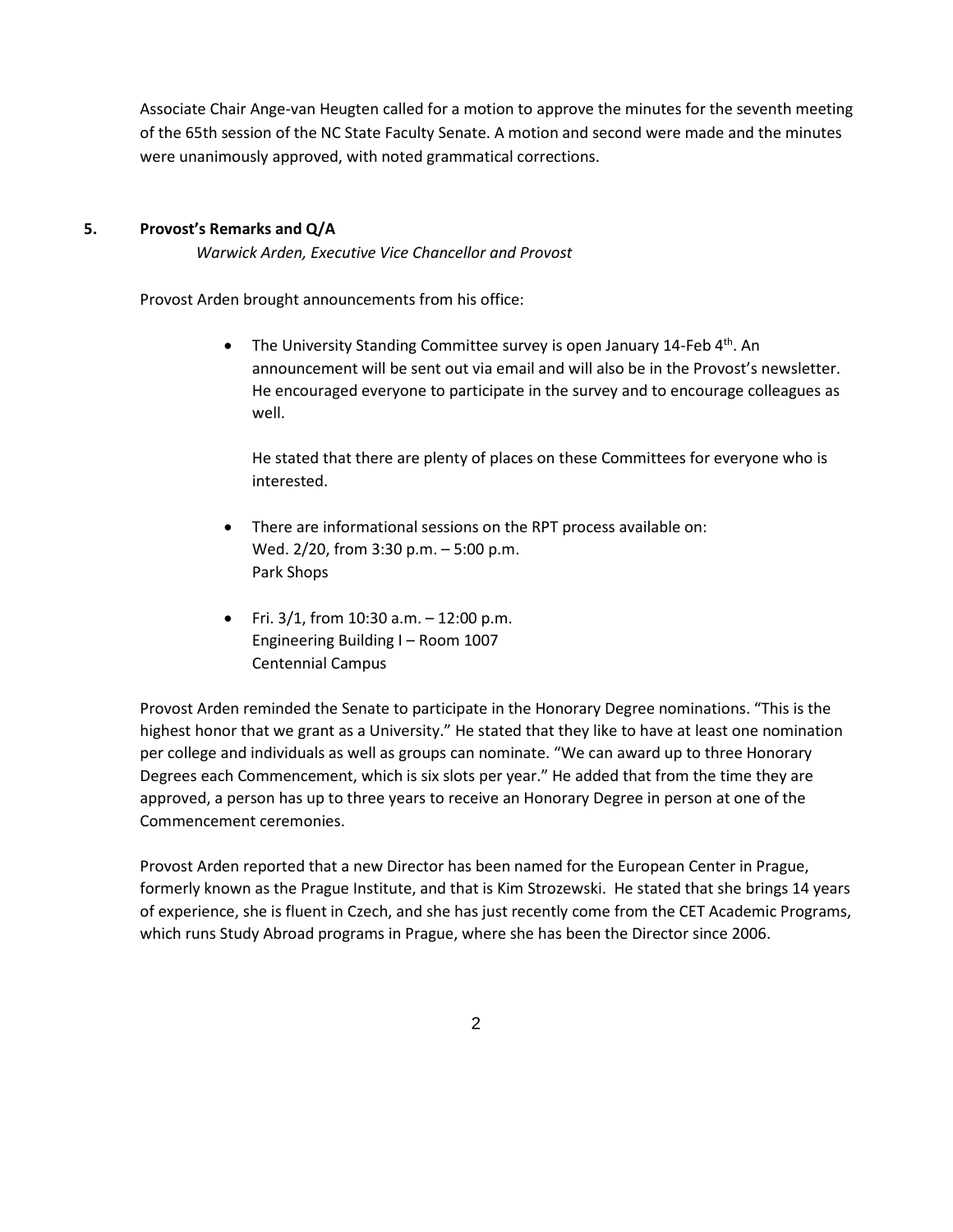A new Executive Director of the Friday Institute for Education has been named. The new Director is Dr. Carla Johnson, who will be joining the University on July 1, 2019. She will also be in the role of Associate Dean in the College of Education.

# **Questions and Discussion**

None

# **6. D.H. Hill Construction and Closures**

*Doug Morton, Associate Vice Chancellor for Facilities; Greg Raschke, Senior Vice Provost and Director of Libraries; Mike Mullen, Vice Chancellor and Dean, Division of Academic and Student Affairs*

D.H. Hill Library renovation of approximately 40,000 gross square feet scheduled for Spring 2019 includes an Academic Success Center, open study area, and Data and Technology Commons. Architectural views will be shared. Discussion of interest includes planned use of space, access to the library during construction, and project timeline.

# **Academic Success Center at DH Hill Library**

- **45,000 GSF Renovation of Portions of the Ground thru 4th Floors of the North & South Towers** Anticipated Construction May 2019 – August 2020
- **Primary Entrance**

to DH Hill to be shifted to Hillsborough Street side via Erdahl Cloyd Wing for the duration of construction. New entrance shall remain

- **Academic Success Center (DASA)** Writing Center, University Tutorial Services, Touch-Down Counseling, Academic Coaching
- **Undergraduate Research Office (DASA)**
- **Data + Technology Commons**  (Libraries): Varying Scales of Visualization and Consultation Spaces, Innovation Studio and Tutorial Room
- **Additional Open and Small Group Study Space**
- **Extended Atrium (Ground-Third Floors)**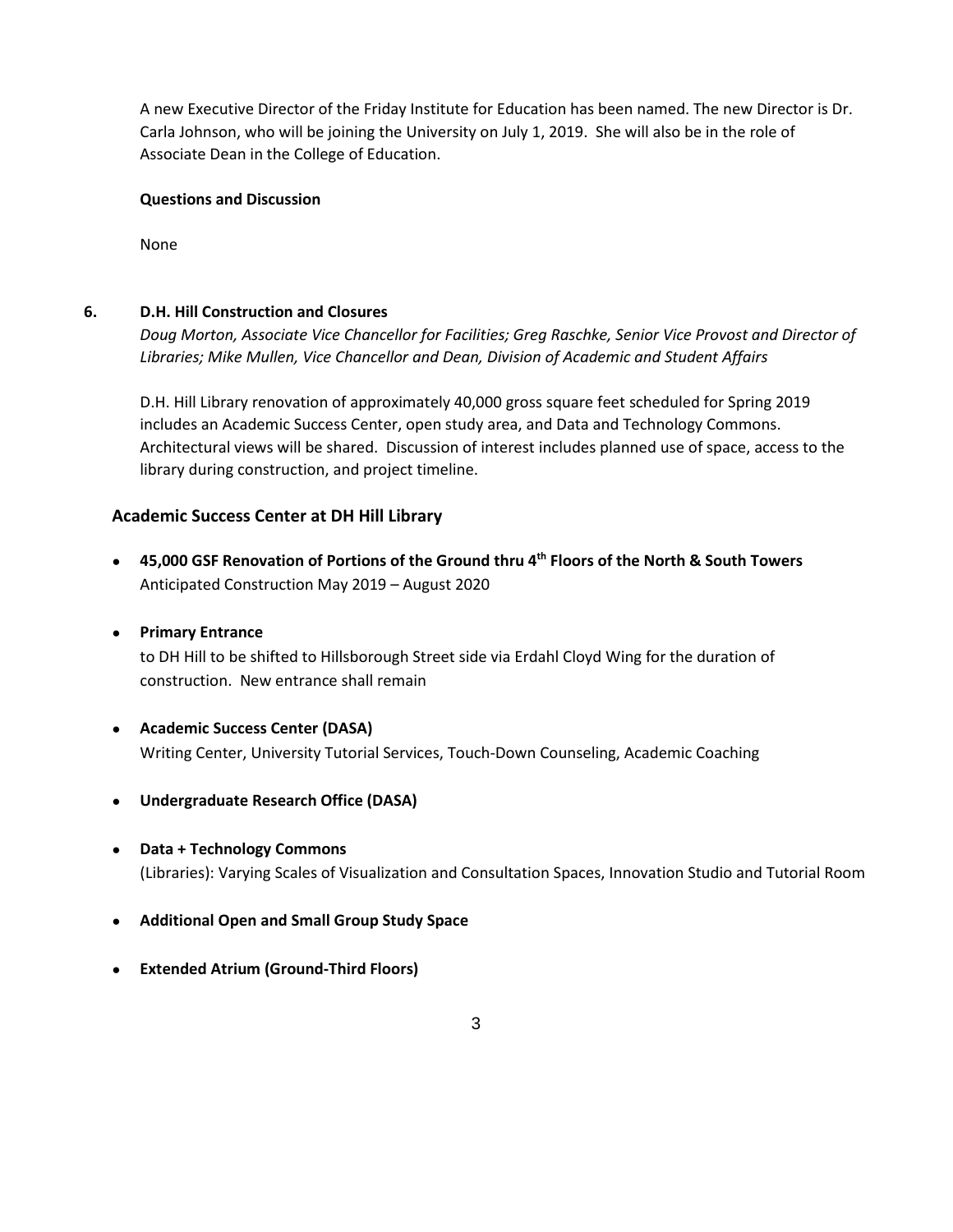- **Central Circulating Stair**
- **Re-aligned Entry w/ Sliding Doors and Re-configured Security Point**
- **Upgraded Lighting and Finishes**
- **Innovation Studio** Flexible Demonstration and Research Space with Advanced Projection, Augmented and Virtual Reality Tools
- **Opportunities to Showcase Student and Faculty work**
- **Multi-Media Displays and Surfaces similar to Hunt Library**
- **Open Study Space**
- **Relocated ADA compliant restrooms**
- **Single Occupant Toilet**
- **Small Visualization Studio** Fully Immersive 360-degree Presentation Space Available to Faculty and Students Relocated from Second Floor with Enhanced Projection Capabilities
- **Data Visualization Lab**
- **Specialized Computer Workstations & Consultation Rooms**
- **Flexible Event Space**
- **Enlarged ADA compliant restrooms**
- **Lactation Room**

**Please view the full presentation here:** [https://facultysenate.ncsu.edu/files/2019/01/ASC\\_Faculty-Senate-Presentation\\_20190108.pdf](https://facultysenate.ncsu.edu/files/2019/01/ASC_Faculty-Senate-Presentation_20190108.pdf)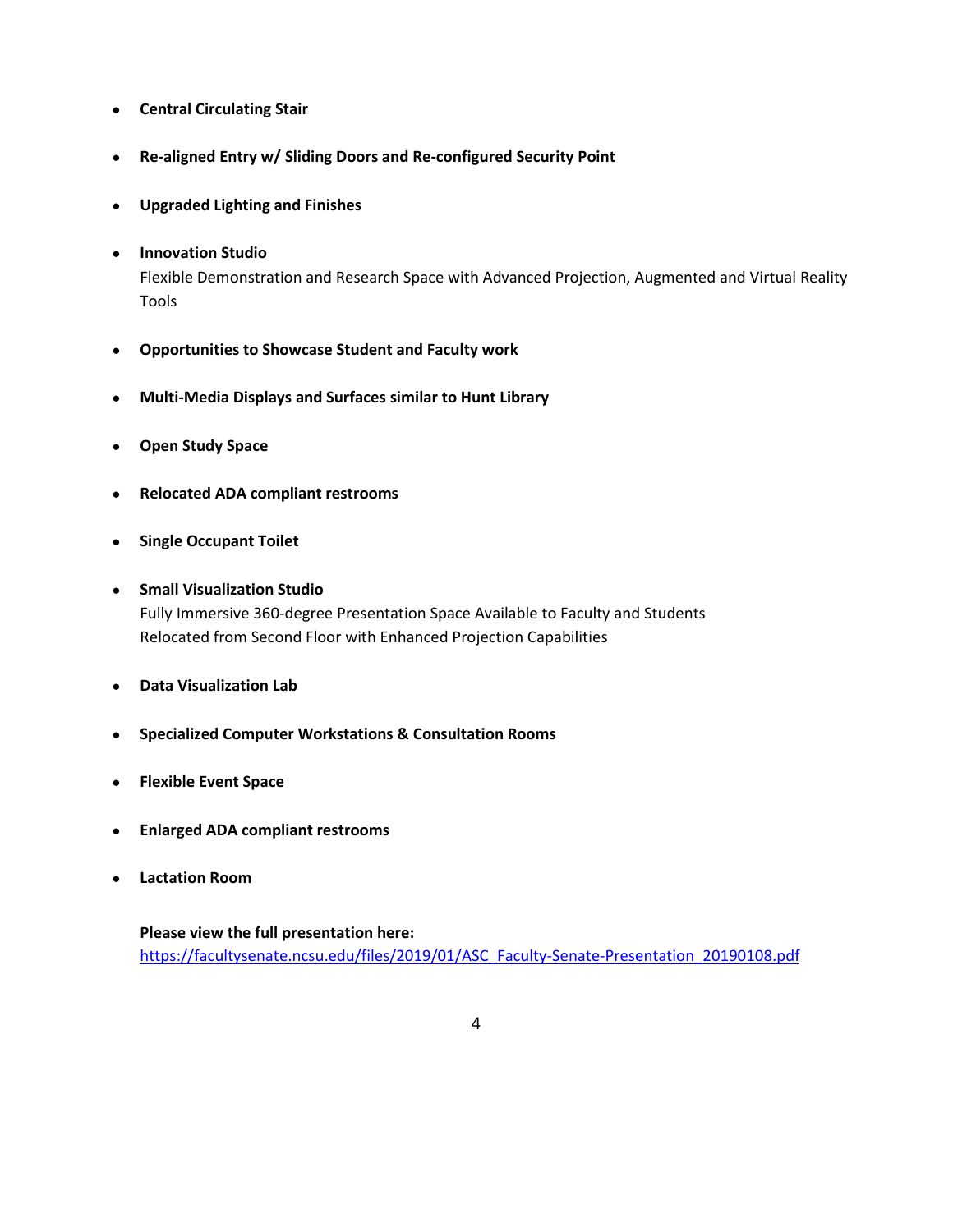#### **Questions and Discussion**

*Chair Bird:* So the Hillsborough entrance been closed for 23 years. How is it that now it can be opened and stay open after the renovation? What was the reason it was closed?

AVC Morton responded that a lot of decisions are made that are valid at the time they are made. "I think we are just fortunate that the confluence of events that has us closing the brickyard door really requires us to open this up. We are going to change the entryway so there will be some security there because we are concerned because that door is open to a different part of the world, who will come in. So we will restrict access at certain hours with a physical barrier that doesn't open without a card swipe, and other times of the day it will be similar to what you see on the brickyard side where there is a security person there but it's free access in and out of the building." He added that they will manage the access through security gates, similar to those at Hunt Library. "There is a necessity to open up, but we are going to spend capital money to do that right. The thing that I don't show here and we don't have figured out is where do you get a cup of coffee. "Hill of Beans will be closed because of the construction so it has to be moved somewhere else. The Creamery may be the temporary location for coffee but in the long term, that isn't adequate." He stated that they are working with Greg and with Rich Berlin, the new AVC for Campus Enterprises, to figure out how to situate food – coffee, small café, etc. "This will happen in the next year or so, hopefully while the construction is being completed in the library. We are still working that out. We will put out boards and information about all of this when it has been decided."

*Senator Hawkins:* Can you speak about the potential noise level during the day?

AVC Morton responded that he thinks the noise level will be modest. These will not be noisy vehicles and the cranes will just be bringing materials into the building. "We are sensitive to this and if you have concerns about that, please reach out to me and my staff. I will leave some cards and you can touch base with us. We try to figure out every day what did we forget. The contractor knows that he is operating in a highly-active academic area."

SVP Raschke added that the heaviest demolition and noise is going to happen that first summer so they are trying to get most of that done then. It will be noisier in the building than it will be on some of the pathways.

*Senator Martens*: I appreciate that you have given concern to the bus traffic at the library. Have you given any consideration to bicycle traffic as well?

AVC Morton responded that they have thought about that a great deal. "The campus capacity assessment study looked at the priority of circulation and we say it's pedestrian, bikes, buses, then cars. We thought about that a great deal."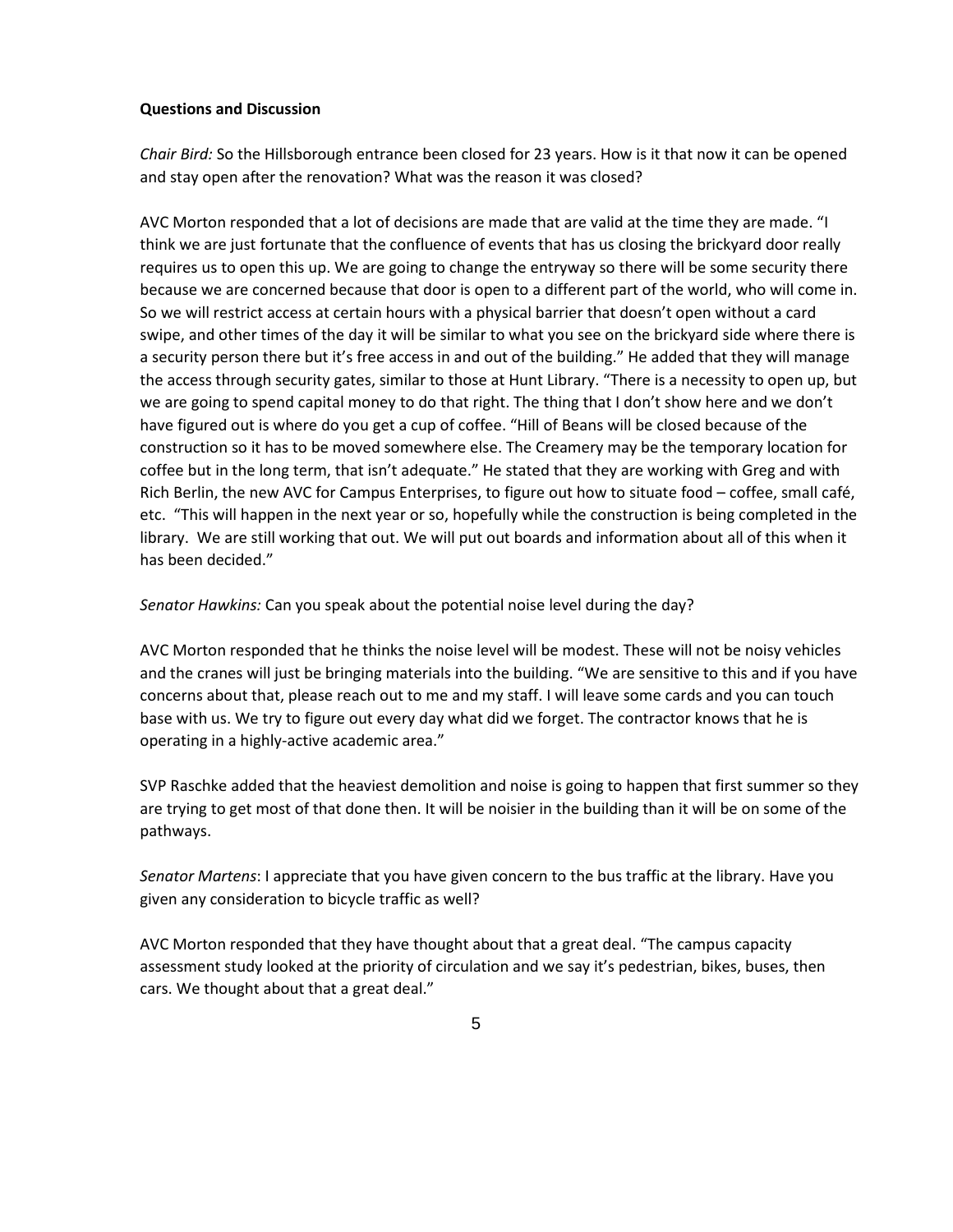Ms. Johnson added, "I don't know the number but there are several coming from both directions. The last slide he showed, it is designed in there. It is in areas 4, so if you're coming east or west you can drop your bike off in those areas."

*Senator Pearce:* I have to admit that I do not know what Data visualization is. What is that?

SVP Raschke responded that it is basically data services, which is about how to use, manipulate, process and understand data.

*Senator Pearce:* Don't we do that in classes already?

SVP Raschke: "Some of you do and some of you do not. In our workshops, we open it up for 50 people and we get 150 students to register. The demand for the enhanced understanding of these skills is really strong. We just opened the data space in Hunt last semester and we did 900 consultations. We employ graduate students, who are experts in some of these skills, and they did 900 consultations, which is quite a bit over three and half months."

*Senator Pearce:* So it is mostly classes or can you come here as a student and say my professor has told me I have to do this and I don't know how to do it – can I get some help?

SVP Raschke responded that it is both, or maybe a graduate student working in a lab and they don't want to tell their professor that they don't exactly know how to do this, or their professor wants them to figure out how to do this more efficiently, so they come in here and learn how to do it. "The demand for this in the curriculum is incredibly strong – we see this all over the place."

SVP Larick stated that an example of the collaboration that we are trying to put together is as undergraduate students are completing their research and thinking about what's the next step and how am I going to effectively display this in the undergraduate research symposium, all of these places are going to be here together.

SVP Raschke added that the visualization part would be like 4D displays. Some of this is curriculumbased and is connected to the courses.

*Senator Vincent:* Can you talk about the funding for this project?

AVC Morton responded that the Provost is responsible for a portion of the funds through carryforward F&A for this project. The total budget for this is about \$15 million. To get this project approved, it goes through University leadership, through the Trustees, and through the Board of Governors for capital project approval. The project has been approved through that process. "The project out front - the ancillary work that has to be done for the library to sustain its operations, we got that through repair and renovation funds, which every year the state provides a pool of money and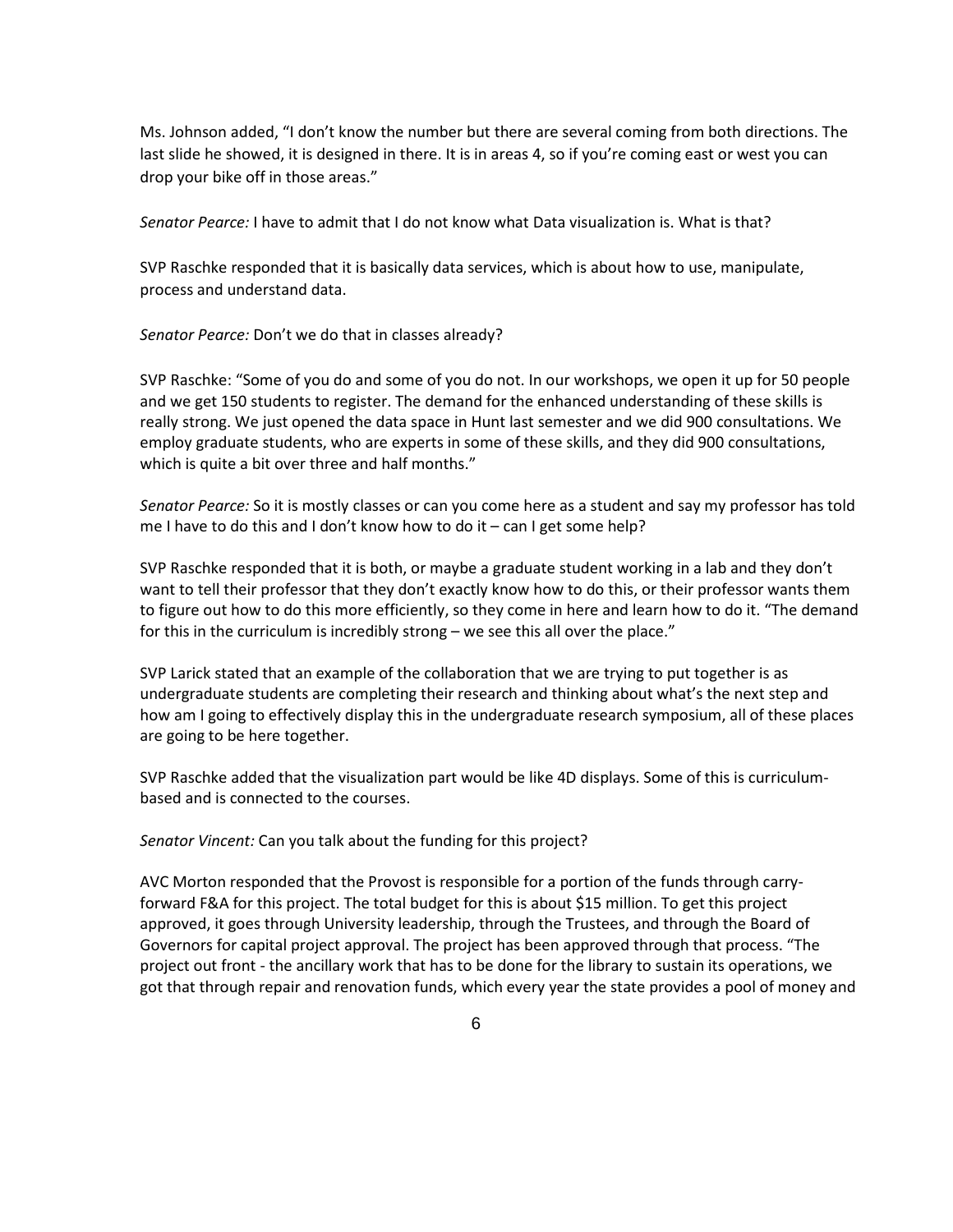the system divides that among the 17 UNC institutions. We got a meager portion, but we put aside a piece of that for this renovation and repair on the entranceway. That came with its own authority.

SVP Raschke added that they are also putting in some private money as well and are currently fundraising.

*Senator Vincent*: What funds do those come out of, in terms of the overall University budget? Are they already earmarked for these sort of projects? How does that work?

Provost Arden responded, "We coupled the funds together over a couple of years. When you tackle big projects like this, there are a limited number of resources that you have. As far as state appropriated resources are concerned, each year we are allowed to carry over a certain amount of state appropriated resources and then sometimes we have more of those that we could carryover, but we capitalize them – which means that they are not part of what was listed a carryover, so to speak. So capitalized state-appropriated funds gives us the ability to carry it over for a specific physical project. F&A is another one. The amount of F&A that you have varies greatly from year to year. Frequently, the amount budgeted to spend is made at the beginning of the year, based on projections from the previous three years. Frequently, the amount that was realized in that year is actually more than the amount than was budgeted and distributed. So we are able to carry those funds over occasionally. Then there are also philanthropic funds. Those are the three major resources for putting these together and we tackle different projects out of different combinations of those. Unfortunately, we have limited authority to carry over certain funds, particularly state appropriated funds. The reality is that what that has meant over the years is that we have many hundreds of millions of deferred R&R on campus, because unlike a regular business that would have the ability to build up resources over a period of time, we have very limited ability to do that. We have to pick and choose carefully. We began this discussion about 4-5 years ago and decided that having one central location on campus that serves students in multiple ways was a core part of our strategic plan."

SVP Larick stated that this is part of the University's strategic plan, the goal being student success. "This is a project that was identified and has really taken us four years of planning to carry over money to accumulate what we needed."

Provost Arden gave a lot of kudos to former Vice Chancellor for F&A, Scott Douglass, who is now at the University of Pennsylvania. "It didn't take a lot of convincing to convince Scott that investing in the academic priorities of the University was one of our top priorities. He nearly matched dollar for dollar in terms of resources that we were able to carry over."

SVP Larick added that when we open up in June or July in preparation for students coming back in August, this new entrance will be a signature entrance to the DH Hill Library, beginning with a grand staircase that will go through two ceilings. "This will really create something for this part of campus to utilize. The fun part is we are taking advantage of what has been learned from the Hunt Library to now create this space. We talked a lot about serving students, but it's going to serve faculty as well, especially on the third floor. This has been a fun project. I think it's going to have a lasting impact."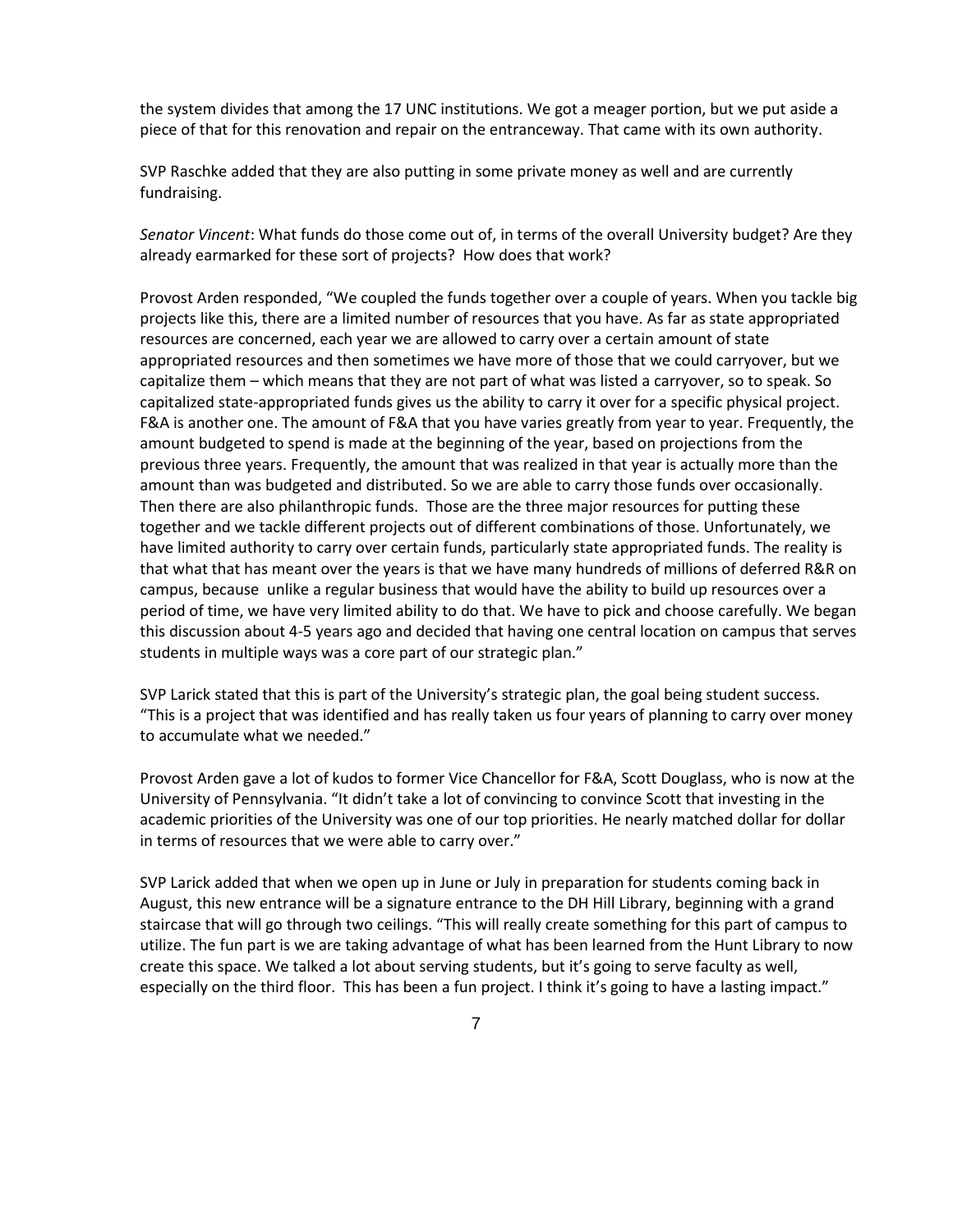Provost Arden stated that what is important is not only student success, which is the number one goal in our strategic plan, but the other thing is that all of the investment in new buildings and significant renovations is not on Centennial Campus. "I think it's important that we continue to invest in the main campus. I have witnessed what Talley has done – the whole Cates Avenue – and shifted the center of student activity south of the railroad tracks. I want to continue to invest in operating and renovating and even building new buildings on the main campus. We have well over \$300 million worth in new buildings going up on Centennial Campus in the next couple of years, so this is one way that we can keep saying that this is an important part of what we are doing as well."

*Senator Barrie:* There was something to do with career counseling. Can you tell us what that is programmed to do?

SVP Raschke: Academic Coaching and Career Counseling.

*Senator Kathariou:* There are nice landscape areas in front of Kilgore. Is there a plan to relocate some of these?

AVC Morton responded that yes, our landscape architects are working with the professors in Kilgore through CALS to make sure that plant selection and the location of the plants is appropriate for their future work. That is being done now.

*Senator Kathariou*: Will there be new barriers?

AVC Morton responded that part of the opening of the library here is to take barriers away. "We are working with the staff and faculty there in CALS and we will make sure it is appropriate for what you need and it will keep the campus inviting for people to both come in and observe as they pass through campus."

SVP Larick added that they have led the effort to look at our Hillsborough Street front. "The whole Hillsborough Street is an entranceway to our campus." He stated that this is part of that envisioning everything from circle to circle and looking at our whole front and how our campus relates to Hillsborough Street and vice versa.

*Senator Barrie:* Any plans surrounding the Senate Chambers?

AVP Morton responded that is a great question. "As an alum here, I walk the campus every day and I see things and I go, 'That could be better that could be different.' Yes. I see this space as underrepresentative of what happens here. It could be better, yes. It is simply a matter of what are the priorities."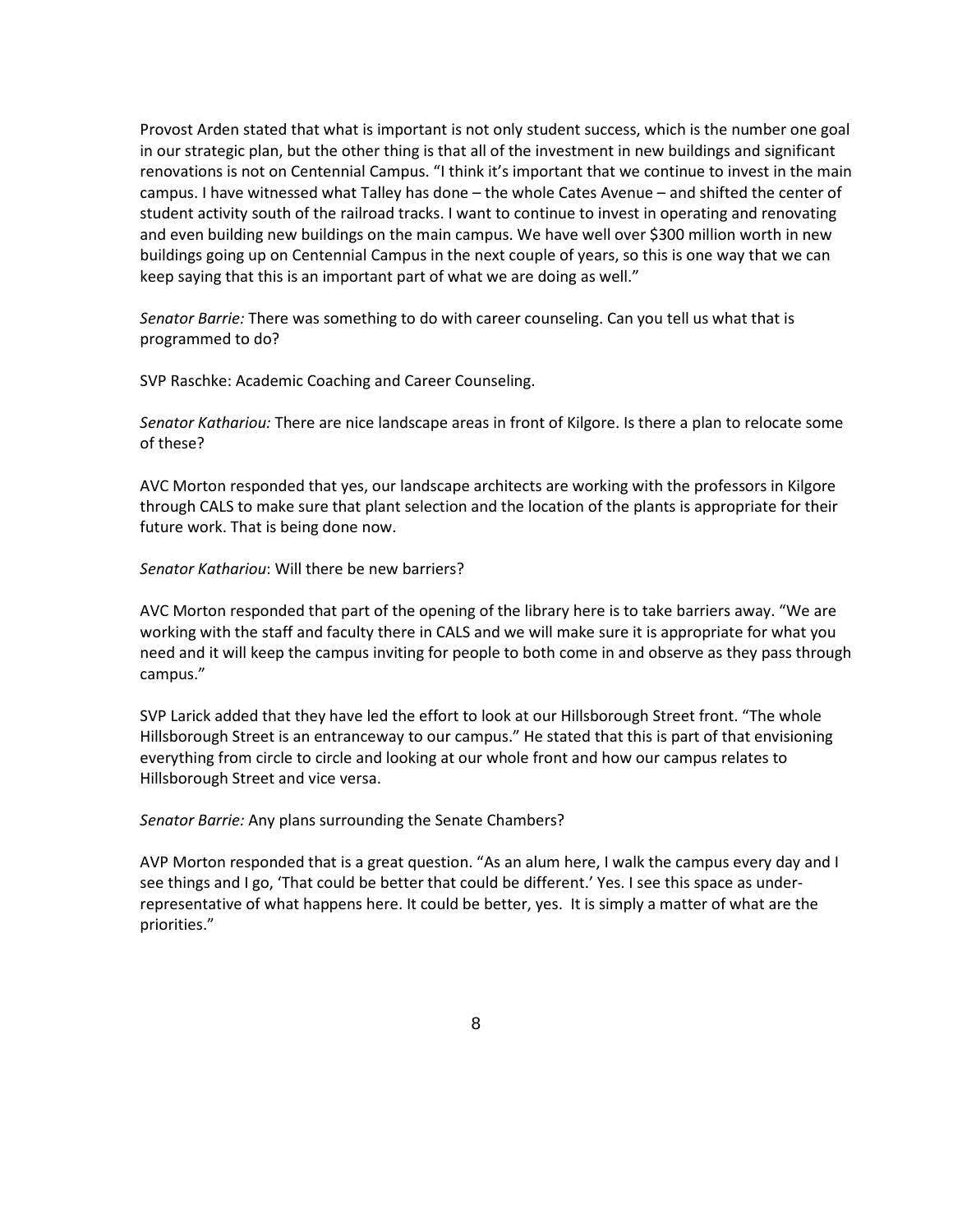*Senator Huffman*: On this side of campus, the majority of things I see are all related to student success; very little going into the large scale research infrastructure pieces. I walk by Mann every day and it's falling apart. There seems to be a lack of focus on research space.

AVP Morton responded, "Maybe just a lack of activity. The focus is how do we tee up projects to get at that issue?" He added that the number one large scale project we have focuses on science research. "It is a matter of how do we get that money." He stated that we are trying to figure out who would support such an endeavor. "It is a constant battle to get the most important thing coalesced amongst the leadership and in the hands, in the mouths of those people who are out and about who are writing those checks from the legislature. So we are in that business today, trying to make that happen. It is multifaceted. It is not forgotten; it's just not in activity."

Ms. Johnson added that we are making a huge investment toward research facilities, which is just now happening.

AVC Morton stated that there is a need for some major investment in research, and that is the message we are trying to deliver. "If you get a chance to see somebody that has money, tell them the same story. We are always about that."

Provost Arden added that ever since the economy went south in 2009, the legislature rarely funds 100% of building anymore. It's far easier to convince the state to invest 50% of a building rather than a whole building and saying we want all of this upfront as an appropriation. This is the model we used for Plant Sciences and Engineering. There was a bond at the time and we were the only University to get two buildings out of that bond because we were putting in 50% of the money ourselves. I share your passion for a large new interdisciplinary science building (?) on main campus. The likelihood is that this is going to have to be a partnership building." So that is the process that we are going through now, even before we look at where it's going to be and what is it going to look like and what's in it. We have to figure out the feasibility and put together the financial framework around that to get some traction. This is a multi-year process; we have to get it in front of people and get our legislators excited about it."

AVC Morton added that he is doing all he can to keep Mann Hall from falling. "We have a project we are putting together to bolster that structure for another ten years or so."

*Chair-Elect Kellner*: So the Academic Success Center and its peripherals are the center of this rebuilding process and it will be administered through DASA?

AVC Morton responded yes, the Academic Success Center will be. The other spaces are collaborative with the Library.

*Chair-Elect Kellner:* It is not clear to me that an Academic Success Center is quite as obvious a concept as a coffee shop or the periodical room. The idea of what an Academic Success Center ought to be must come from somewhere. What I have heard today is that some ideas that came up in the development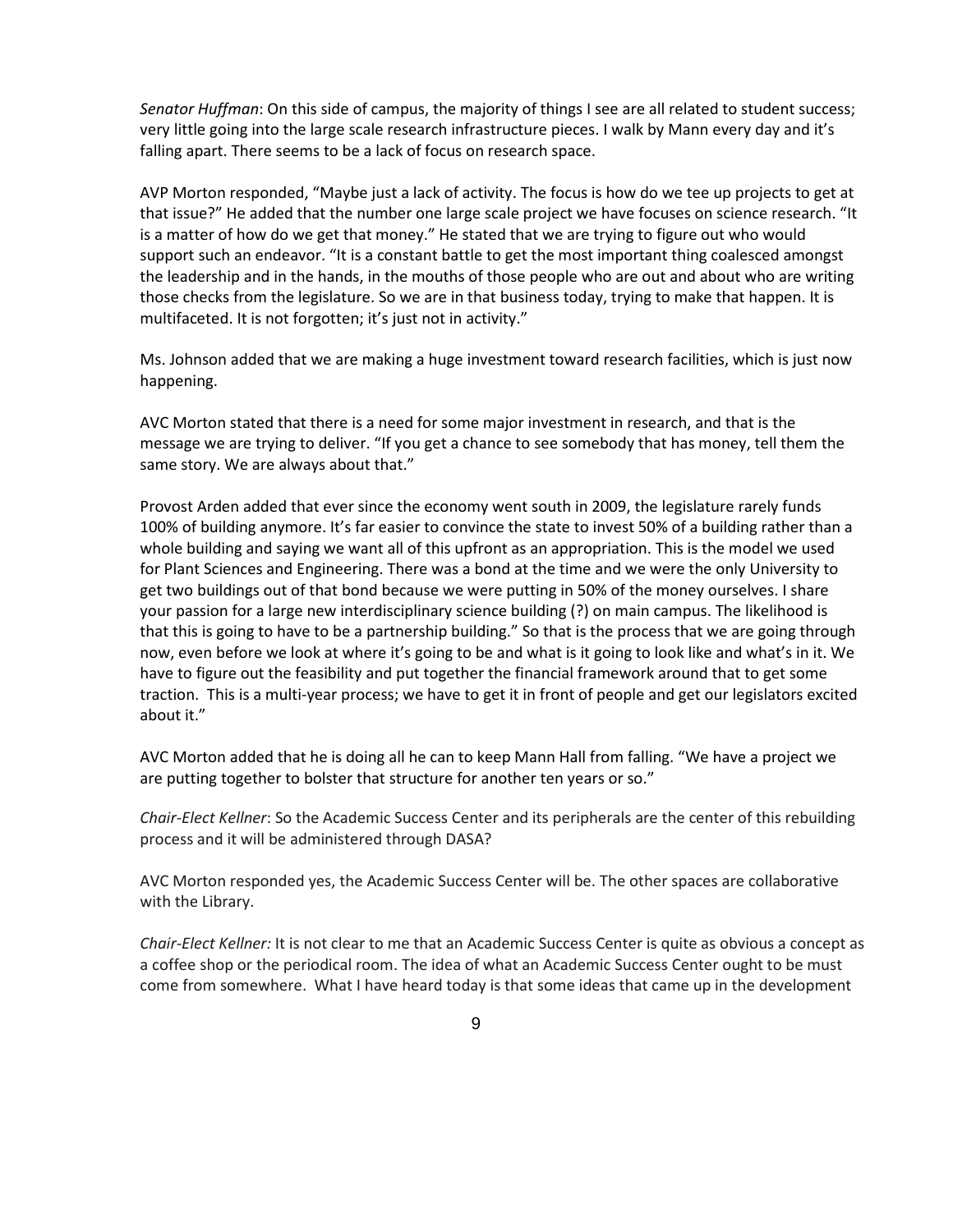of the Hunt Library have been incorporated into this Center - things, that it is, that you have learned from there. That would suggest that we, on this campus, are figuring out what an Academic Success Center ought to be like. Are there other models? How do we determine what the structures and functions of an Academic Success Center is, besides having impressive design?

Provost Arden responded that while he would love for us to take that credit that we are doing something new and innovative that no other university has done, that is not the case. "I and others visited several other universities and what was very clear was that there was an increasing trend, particularly in major public universities, to try and coalesce student services in a central location, as opposed to ping pong the students all over the place." He added that we have done that in our financial aid, cashier's office and registration and records in a renovated unit there, and this is more of our academic support. The concept is not new.

AVC Morton added that we are taking a space that was stacks of books for 35 years and making it into something that is not stacks of books. "There is a lot of difficulty involved there. So when we get done and we tour you through there, it will become evident how good design really works in our favor."

### **7. Old and New Business**

**a**. 2018-19 Res. #1 Resolution in Favor of Implementing Paid Parental Leave for FMLA-eligible employees.

Senator Hawkins moved for the adoption of the Resolution.

Chair Bird called for a second and it was received.

The floor was then opened for questions and discussion.

After some discussion, Faculty Senate suggested that some of the language of the Resolution should be changed and additional clarification should be provided. Senator Hawkins stated that she will take the recommendations back to the Council on the Status of Women and will update the Faculty Senate at a later date for a second look.

**b**. Faculty Engagement in Shared Governance at NC State. This discussion seeks input from senators for recommendations on how to reach and encourage faculty to serve on: *Faculty Senate, Faculty Disciplinary and Discharge Hearing (603) Committee, Faculty Grievance (607) and Non-Reappointment (604) Committee*

*"It is the faculty … who have the experience needed for assessing whether an instance of faculty speech constitutes a breach of a central principle of academic morality, and who have the expertise to form judgments of faculty competence or incompetence."*